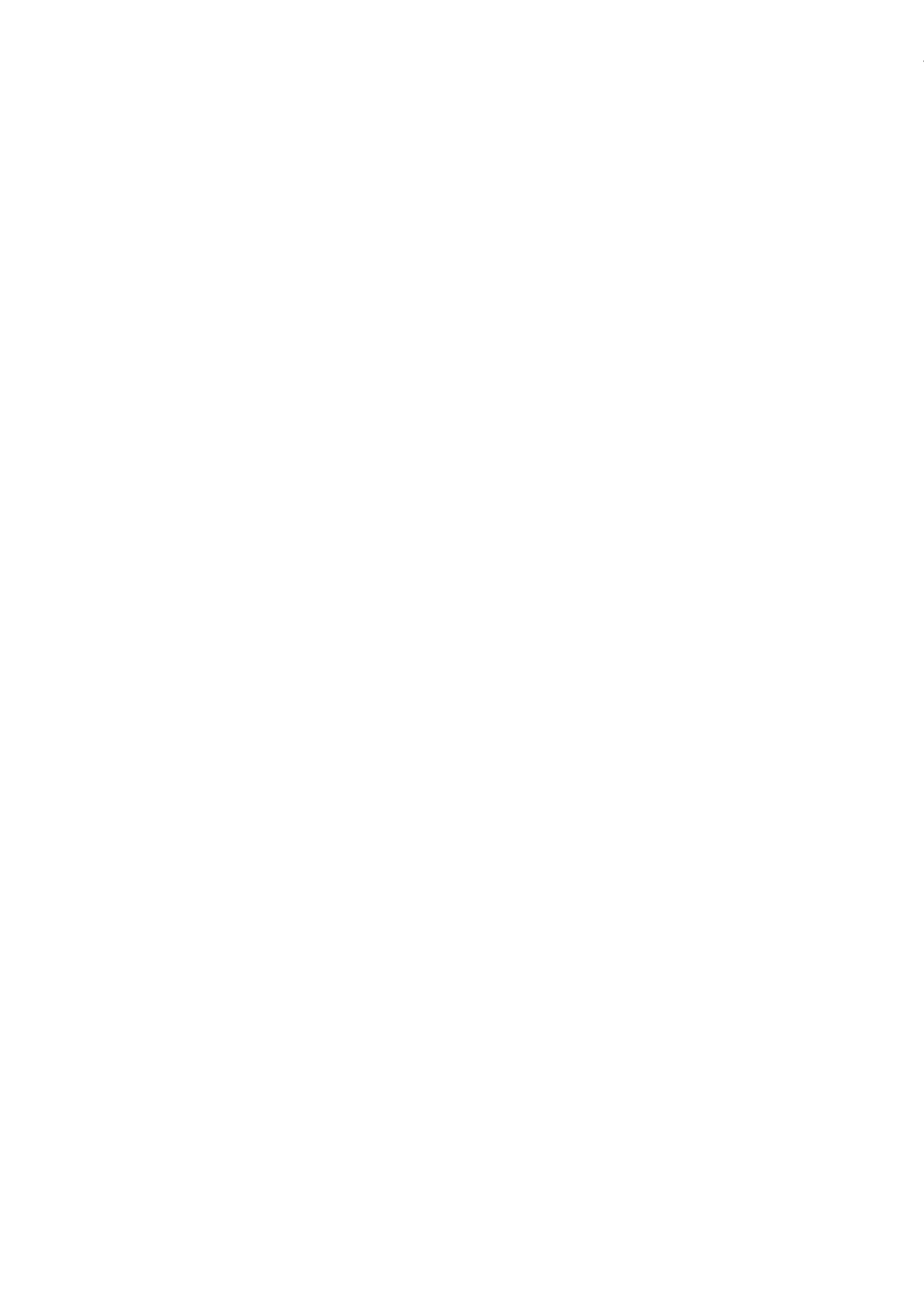

Enactment of Directive 2012/19/EU governing electrical and electronic waste (WEEE)"

The barred bin symbol on the appliance and its packaging indicates that the product must be scrapped separately<br>from other waste at the end of its service life. The user must therefore hand the equipment over to a sorted w disposal facility for electro-technical and electronic equipment at the end of its service life.

Alternatively, he may return the equipment to the retailer at the time of purchase of a new equivalent type of appliance.<br>Electronic equipment of size less than 25 cm can be handed over to any electronics equipment retaile area is at least 400 m<sup>2</sup> for disposal free of charge and without any obligation to purchase new product.

Sorted waste collection for recycling, treatment and environmentally compatible scrapping contributes to the prevention of damage to the environment and promotes reuse/recycling.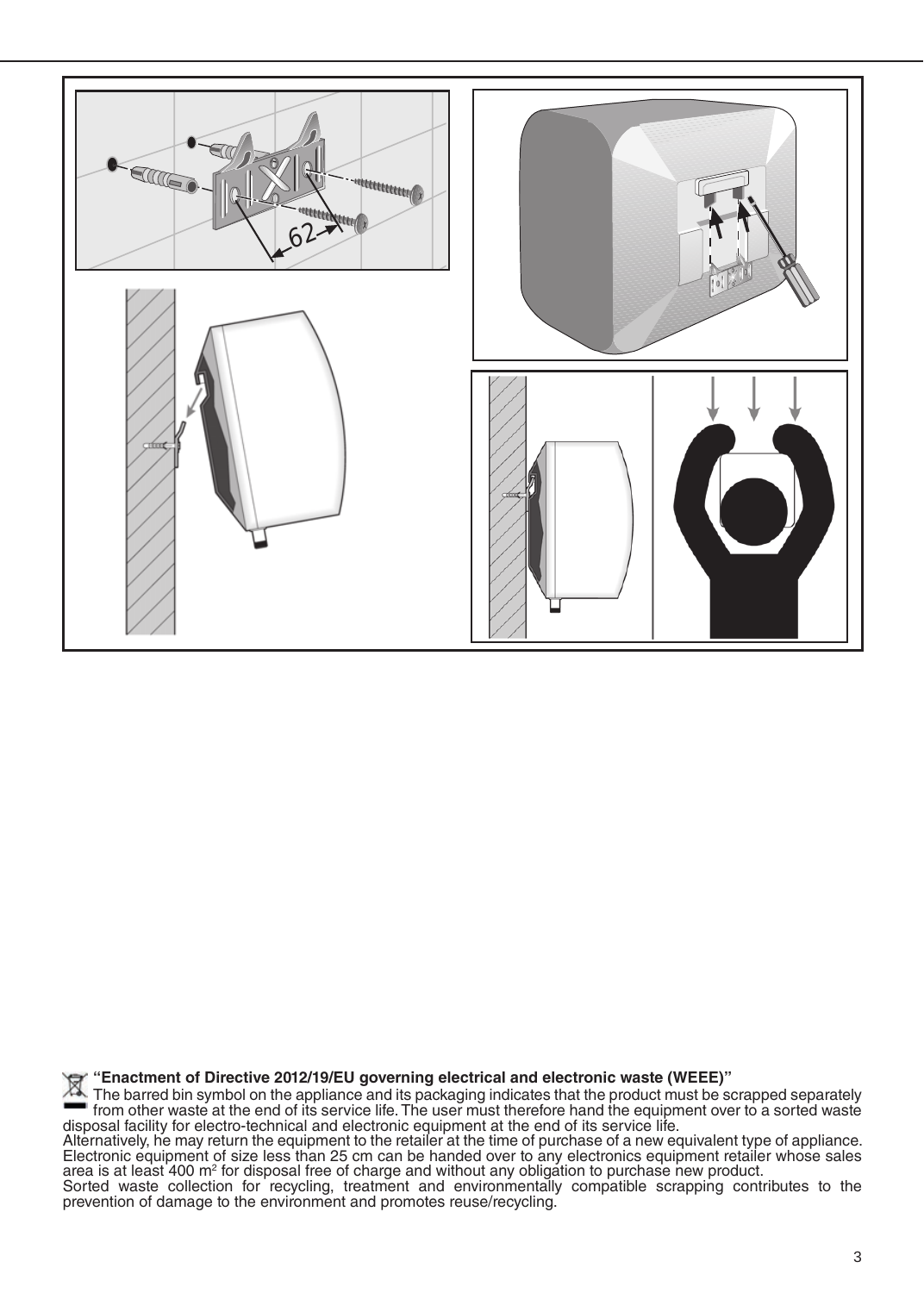## **GENERAL SAFETY INSTRUCTIONS**

1. **Read the instructions and warning in this manual carefully, they contain important information regarding safe installation, use and maintenance.** 

**This manual is an integral part of the product. Hand it on to the next user/owner in case of change of property.**

- 2. The manufacturer shall not liable for any injury to people, animals or damage to property caused by improper, incorrect or unreasonable use or failure to follow the instructions reported in this publication.
- 3. Installation and maintenance must be performed by professionally qualified personnel as specified in the relative paragraphs. Only use original spare parts. Failure to observe the above instructions can compromise the safety of the appliance and **relieves** the manufacturer of any liability for the consequences.
- 4. DO NOT leave the packaging materials (staples, plastic bags, expanded polystyrene, etc.) within the reach of children - they can cause serious injury.
- 5. The appliance may not be used by persons under 8 years of age, with reduced physical, sensory or mental capacity, or lacking the requisite experience and familiarity, unless under supervision or following instruction in the safe use of the appliance and the hazards attendant on such use. DO NOT permit children to play with the appliance. User cleaning and maintenance may not be done by unsupervised children.
- 6. **DO NOT** touch the appliance when barefoot or if any part of your body is wet.
- 7. Before using the device and after routine or extraordinary maintenance, we recommend filling the appliance's tank with water and draining it completely to remove any residual impurities.
- 8. If the appliance is equipped with a power cord, the latter may only be replaced by an authorised service centre or professional technician.
- 9. It is mandatory to screw on the water inlet pipe of the unit a safety valve in accordance with national regulations. In countries which have enacted EN 1487, the safety group must be calibrated to a maximum pressure of 1487 MPa (0,7 bar) and include at least a cock, check valve and control, safety valve and hydraulic load cutout.
- 10. Do not tamper with the Pressure Relief Valve, if supplied together with the appliance; trip it from time to time to ensure that it is not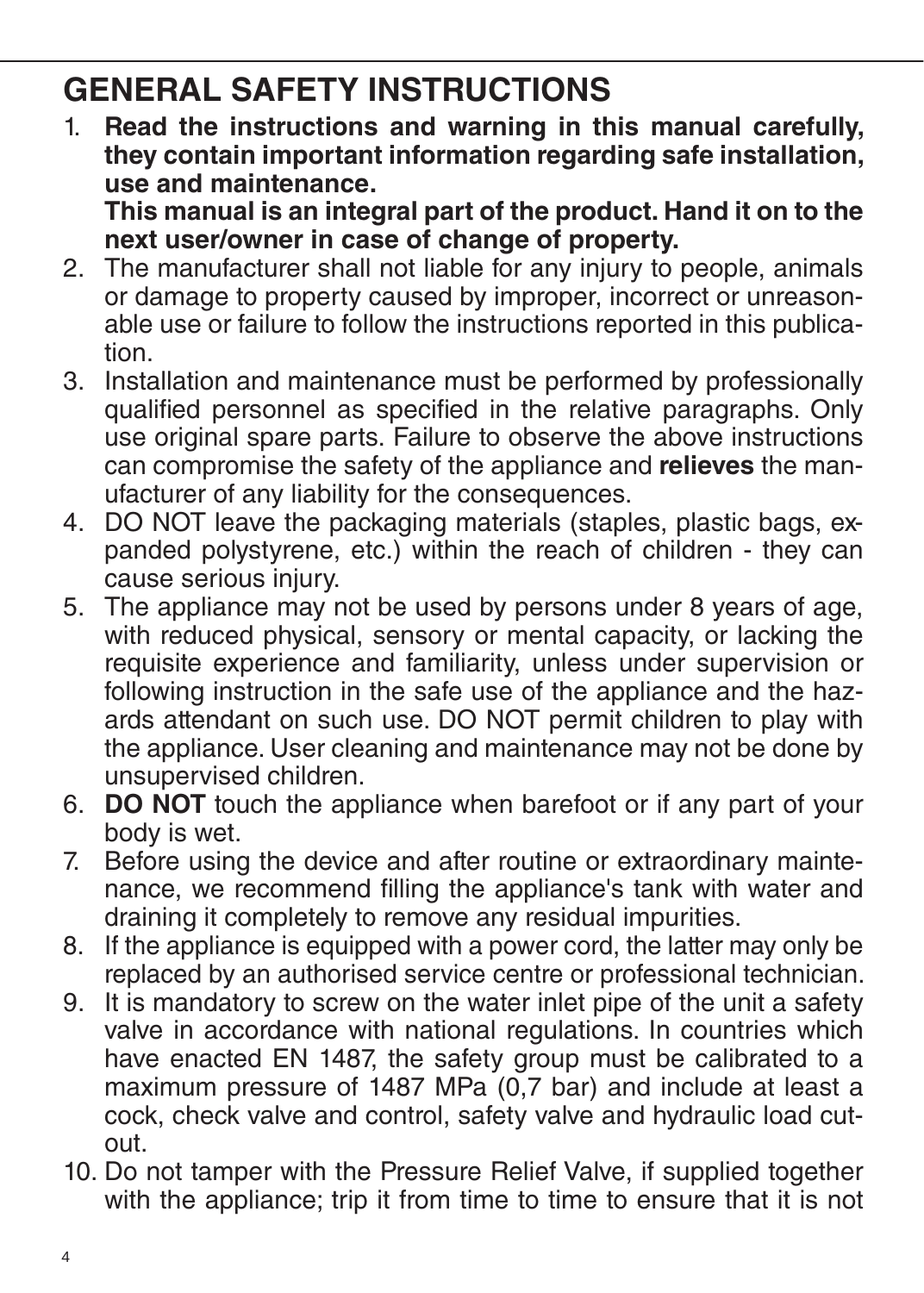jammed and to remove any scale deposits.

- 11. It is **normal** that water could drip from the Safety Relief Valve and EN 1487 safety unit while the appliance is heating up. The pressure relief valve should be fitted in accordance with the relevant G3 Building Regulations.
- 12. Make sure you drain the appliance and disconnect it from the power grid when it is out of service in an area subject to subzero temperatures.
- 13. Water heated to over 50 °C can cause immediate serious burns if delivered directly to the taps. Children, disabled persons and the aged are particularly at risk. We recommend installing a thermostatic mixer valve on the water delivery line, marked with a red collar.
- 14. Do not leave flammable materials in contact with or in the vicinity of the appliance.
- 15. Do not place anything under the water heater which may be damaged by a leak.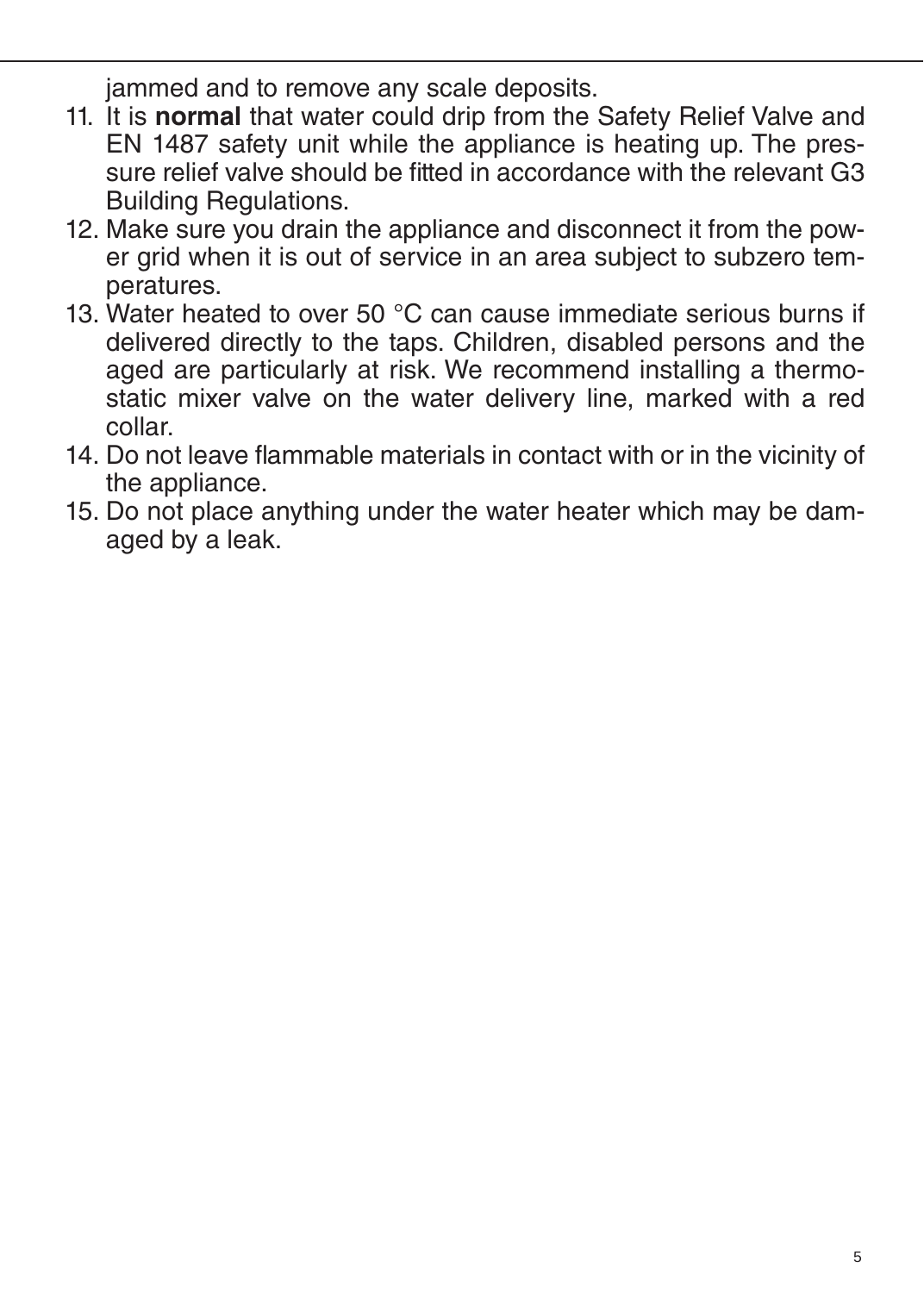### **LEGIONELLA BACTERIA FUNCTION**

Legionella are small rod shaped bacteria which are a natural constituent of all fresh waters. Legionaries' disease is a pneumonia infection caused by inhaling of Legionella species. Long periods of water stagnation should be avoided; it means the water heater should be used or flushed at least weekly.

The European standard CEN/TR 16355 gives recommendations for good practice concerning the prevention of Legionella growth in drinking water installations but existing national regulations remain in force.

This electro-mechanical storage water heater is sold with a thermostat set at a temperature higher than 60°C; it means it is enabled to carry out a "thermal disinfection cycle" to restrict the Legionella growth inside the tank.

**Warning**: water temperature in the tank can cause severe burns instantly. Children, disabled and elderly are at highest risk of being scalded. Feel water before bathing or showering.

### **DESCRIPTION OF WATER HEATER**

- 1) Hot water outlet (1/2" male BSP)
- 2) Temperature and pressure relief valve (30 litre only)
- 3) Cold water inlet (1/2" male BSP)
- 4) Control cover<br>E
- 5) Regulation knob
- 6) Heating neon

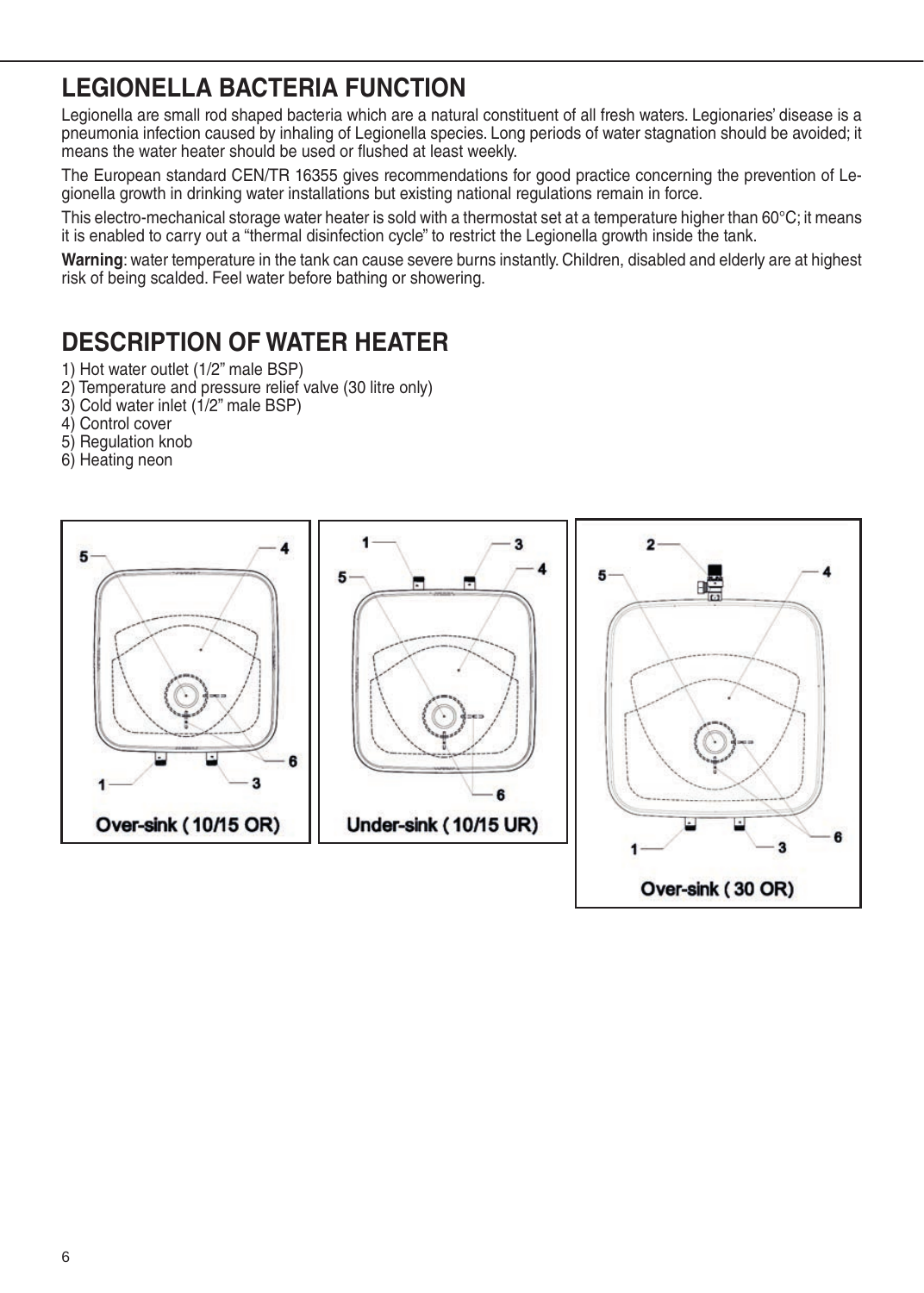### **TECHNICAL SPECIFICATIONS**

For the technical specifications, refer to the nameplate (the nameplate is located next to the water intake/outlet pipes).

| <b>Product information</b>        |                        |            |                  |          |           |           |                  |            |                 |
|-----------------------------------|------------------------|------------|------------------|----------|-----------|-----------|------------------|------------|-----------------|
| Product range                     | 10                     |            |                  | 15       |           |           | 30               |            |                 |
| Weight (kg)                       | 6,6                    |            |                  | 7,4      |           |           | 12,8             |            |                 |
| Installation                      | <b>Oversink</b>        |            | <b>Undersink</b> |          | Oversink  |           | <b>Undersink</b> |            | <b>Oversink</b> |
| Model                             | Refer to the nameplate |            |                  |          |           |           |                  |            |                 |
| Qelec (kWh)                       | 2,442                  |            | 2,691            |          | 2,462     |           | 2,675            |            | 2,775           |
| Load profile                      | <b>XXS</b>             |            |                  |          |           | S         |                  |            |                 |
| $L_{wa}$                          | 15 dB                  |            |                  |          |           |           |                  |            |                 |
| $\eta_{wh}$                       | 35,5%                  |            | 32,9%            |          | 35,3%     |           | 33,0%            |            | 32,1%           |
| Capacity (I)                      | 10                     |            |                  | 15       |           |           | 30               |            |                 |
| <b>Heat loss</b>                  | 0.46                   |            | 0,71             |          | 0,61      |           | 0.85             |            | 0,77            |
| Heat up times $(10-60^{\circ}C)$  | $20'$ (*)              | $15'$ (**) | $20'$ (*)        | $15'(*)$ | $26'$ (*) | $20'(**)$ | $26'$ (*)        | $20'$ (**) | $35'(*)$        |
| Weights when full (kg)            | 17                     |            | 17               |          | 23        |           | 23               |            | 43              |
| <b>Maximum inlet pressure</b>     | 3,5 bar                |            |                  |          |           |           |                  |            |                 |
| <b>Maximum operating pressure</b> | 6,5 bar                |            |                  |          |           |           |                  |            |                 |

- (\*) 2000W
- (\*\*) 3000W

The power consumption data in the table and the other information given in the Product Data Sheet (Enclosure A to this manual) are defined in relation to EU Directives 812/2013 and 814/2013.

Products equipped with regulator knobs have the thermostat positioned in the setting condition at its set <ready to use> position shown in the Data Sheet (Enclosure A), used by the manufacturer to declare the appliance's energy class.

**This appliance is conforming with the international electrical safety standards IEC 60335-1 and IEC 60335- 2-21.**

**The CE marking of the appliances attests its conformity to the following EC Directives, of which it satisfies the essential requisites:**

- **LVD Low Voltage Directive: EN 60335-1, EN 60335-2-21, EN 60529, EN 62233, EN 50106.**
- **EMC Electro-Magnetic Compatibility: EN 55014-1, EN 55014-2, EN 61000-3-2, EN 61000-3-3.**
- **RoHS2 Risk of Hazardous Substances: EN 50581.**
- **ErP Energy related Products: EN 50440.**
- **EN 12897:2016**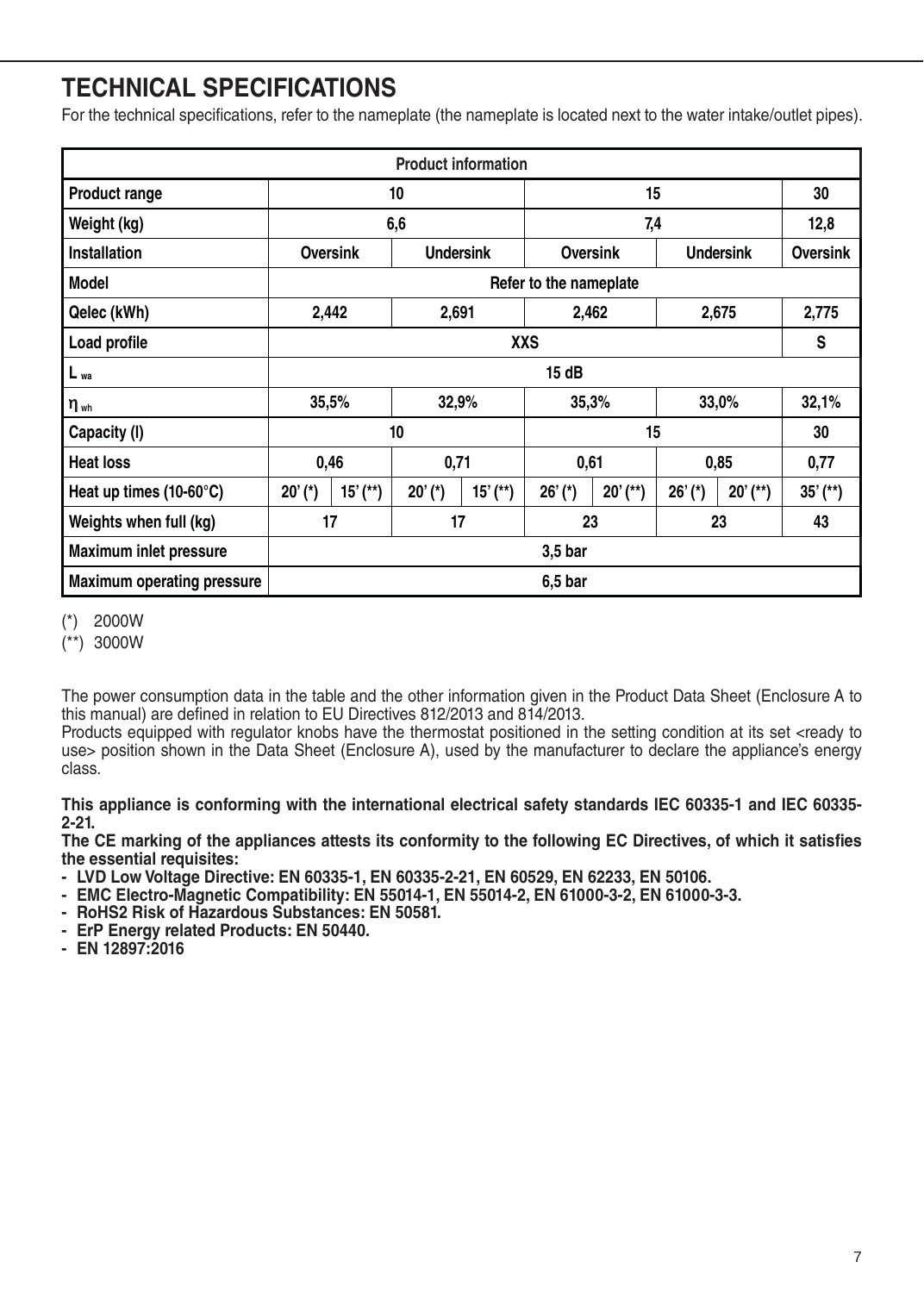### **USER INSTRUCTIONS**

#### **PLEASE KEEP THIS BOOKLET FOR FUTURE REFERENCE**

The heater is insulated to a high standard therefore it may be left on all the time. The temperature of the water may be adjusted by turning the knob on the front of the heater, allow half an hour for the temperature to stabilise between settings. Maximum temperature is achieved with the knob turned fully clockwise. The <<E>> mark on the regulation knob indicates an <<economy>> setting and corresponds to a water temperature of 55 - 60°C. In hard water areas we recommended a max. 60°C. The neon light shows when the heating element is working, under control of the thermostat. If in doubt ring Ariston Thermo UK Ltd. Technical department 03332407777 Customer service department 03332408777.

**Note: The water heater does not have an "off" or "low" setting.**

#### **Water Regulations and Byelaws**

These regulations and byelaws ensure a good supply of wholesome water, and that only approved materials, pipes and fittings are used to convey water.

#### **Building Regulations**

These are a statutory document and take priority over all other regulations and recommendations. The installation of an unvented hot water system of over 15 litres is classified as a "Controlled Service" and Regulation G3 applies. To meet the requirements of the regulation, installation of an unvented system should be undertaken by a "competent installer".

All installations of unvented hot water storage systems having a capacity of more than 15 litres should be notified to the relevant Local Authority by means of building notice or by the submission of full plans. It is important to note that it is a criminal offence to install an unvented hot water storage system over 15 litres without notifying the Local Authority.

#### **Delivery**

| The models are supplied with the following:               |    |
|-----------------------------------------------------------|----|
| Unvented water heater (with factory-fitted T&P model 30L) | x1 |
| Wall bracket                                              | x1 |
| Pressure relief valve set at 6 bar                        | x1 |
| Dielectric junctions                                      | x2 |
| Tundish (model 30L only)                                  | x1 |
| Expansion Vessel (model 30L only)                         | x1 |
| Check Valve (model 30L only)                              | x1 |
| Pressure reducing Valve (model 30L only)                  | x1 |

**Important note: Dielectric junctions must be fitted to all models as they prevent an electrolytic reaction and safeguard against potential aggressive corrosion.**

#### **How the heater works**

The heating element is controlled by a thermostat which senses the water temperature. The operating temperature can be adjusted by the regulation knob on the front of the heater.

In addition to the thermostat there is a thermal cut-out which is set to switch off the power to the element if the thermostat fails and the water temperature rises too high.

Once the cut-out operates it can only be reset manually (this should be carried out by the installer - see maintenance). A magnesium anode is provided to prevent corrosion of the water container. The 30L model has a temperature and pressure relief valve on top of the heater which is a safety device to back-up the thermostat and thermal cut-out. It works by sensing an excess water temperature or pressure and releasing the hot water to the discharge tundish and drain.

The heater will only work in the vertical position as the element is shaped to heat the water at the bottom of the tank. The inlet pipe needs to deliver cold water to the bottom of the tank and the hot water outlet draws water from the top of the tank.

When water is heated it expands, in a small unvented water heater of this type the expansion can normally be accommodated back into the cold water mains (not model 30L).

Where this is not possible the installer will need to fit a set of cold water controls.

**Note: If a valve i.e. a non return valve, water meter, pressure reducing valve or any type of valve or fitting that acts as a non return valve is installed on the cold water mains, this will prevent expansion. Therefore it will be necessary to install an expansion vessel (see pages 10 figs 2 & 3).**

**Note: If in doubt always install a pressure reducing valve (limited to 3.5bar) and expansion vessel.**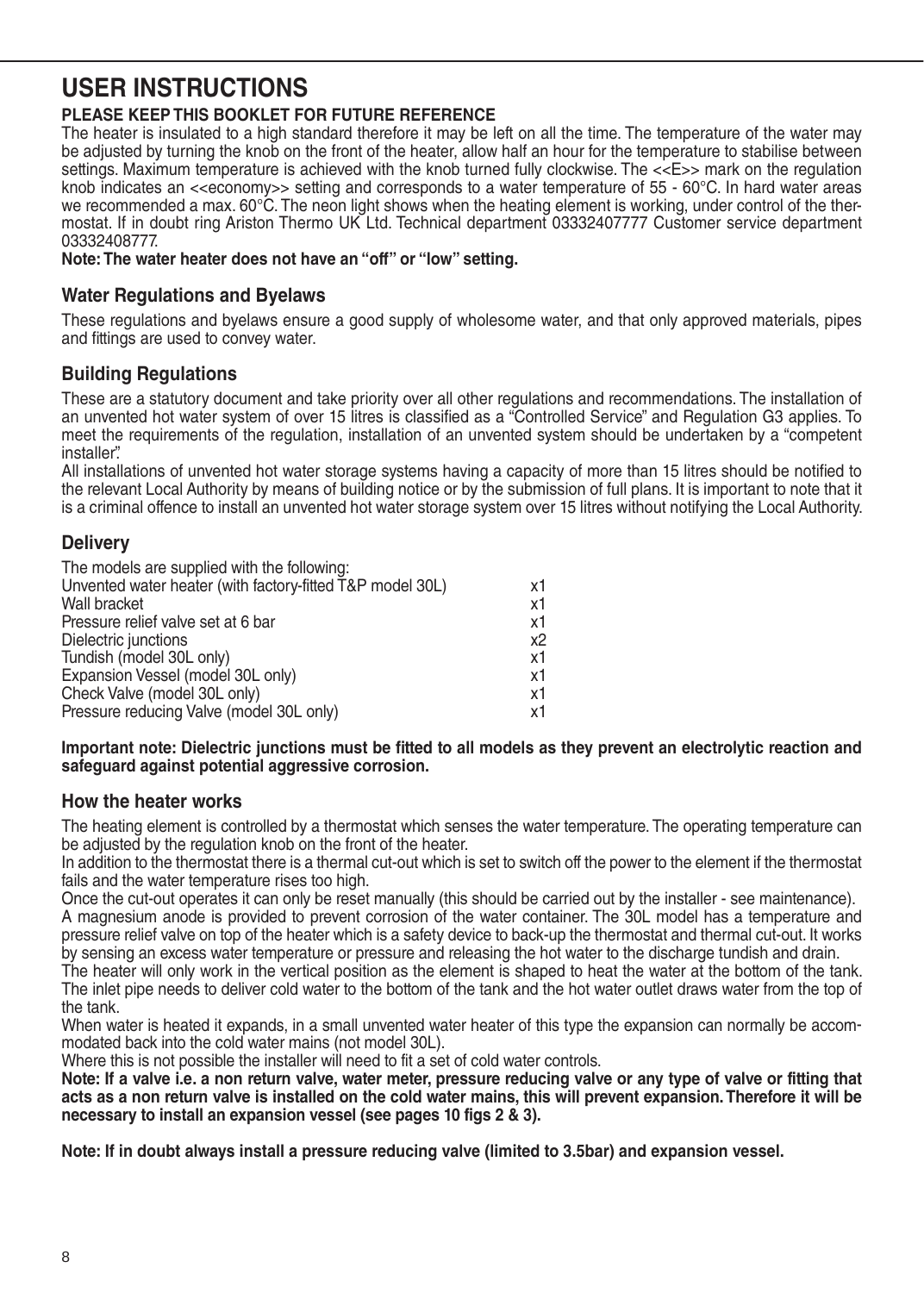### **INSTALLATION INSTRUCTIONS**

**Before installing the heater read these instructions in full. If you are unsure please contact our technical service department (03332407777).** 

**Note: For further information please refer to the flow chart on page 19 which gives guidance on choosing controls.**

**The installation must comply with all relevant Water Regulations/Byelaws and Building Regulations. The installer should check with the local water authority for confirmation of the maximum water supply pressure.**

#### **a) SITING & FIXING WARNING:**

**The appliance should be left packed until it is ready to be installed. When unpacking the 30 L model take care not to damage the temperature and pressure relief valve on the top of the heater.**

A drain has to be provided for any water discharged through the safety valves.

Access to the heater is not normally needed on a day-to-day basis, but 300 mm clearance to the front of the water heater sould be kept for servicing and maintenance A cold water supply pressure between 1 and 3.5 bar is required (if the mains pressure is above 3.5 bar a pressure reducing valve must be installed). **Please note that turning down the stop-cock will reduce flow not pressure.**

The outlet pressure from the reducing valve (if supplied) is 3.5 bar.

A 240 VAC; 3 kW single phase electrical supply is required.

Position the heater against the wall and mark the position of the hooked wall bracket. Fasten the wall bracket to wall using suitable screws and wall plugs (ensure that wall is suitable to support the unit, allowing for the extra weight of water when it is full). Hang the heater on the bracket making sure that the heater is pulled well down on to the bracket, if necessary by forcing the hooks into the foam insulation.

Ensure the unit is accessible and maintains sufficient clearances to allow for service and maintenance.

Ensure the unit is installed in a place where freezing will not occur.

Ensure a suitable low level drain off cock is installed on the hot and cold plumbing system.

#### **b) PLUMBING WARNING:**

The appliance must not be supplied with water of hardness less than 120ppm, nor with especially hard water (greater than 250ppm); we recommend installing a water softener, properly calibrated and controlled - do not allow the residual hardness to fall below 150ppm.

**The outlet from temperature and pressure relief valve/pressure relief valve must not be for any other purpose.** Take great care not to allow any swarf into the pipe work or fittings, as this might impair the operation of the safety valve(s).

The water connection may be carried out as per the following:

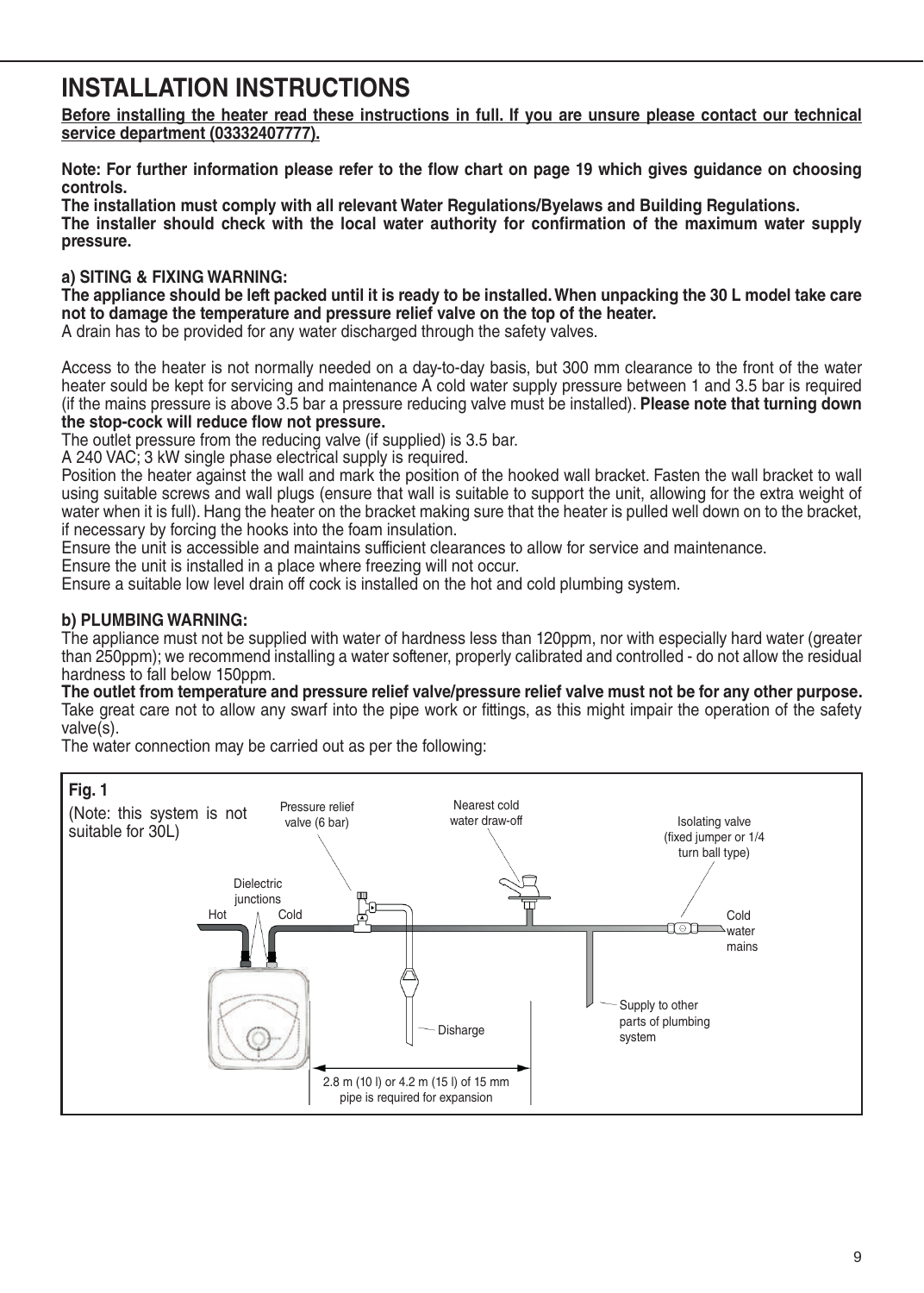#### **1) Using the feed pipe to accommodate expansion**

#### **(Schedule 2, Section 6: Paragraph 15 of the Water Supply (Water Fittings) Regulations 1999 and the Water Byelaws 2000, Scotland) (Fig. 1).**

Do not fit any stop cocks or isolating valves within the distance required for expansion.

If a pressure reducing valve is needed, due to a mains pressure of over 3.5 bar, an expansion control kit must be fitted regardless of expansion pipework installed. The expansion distances quoted are for 15mm pipes and can be approximately halved for 22mm pipes.

#### **2) Using a set of expansion controls (Fig. 2 & 3).**

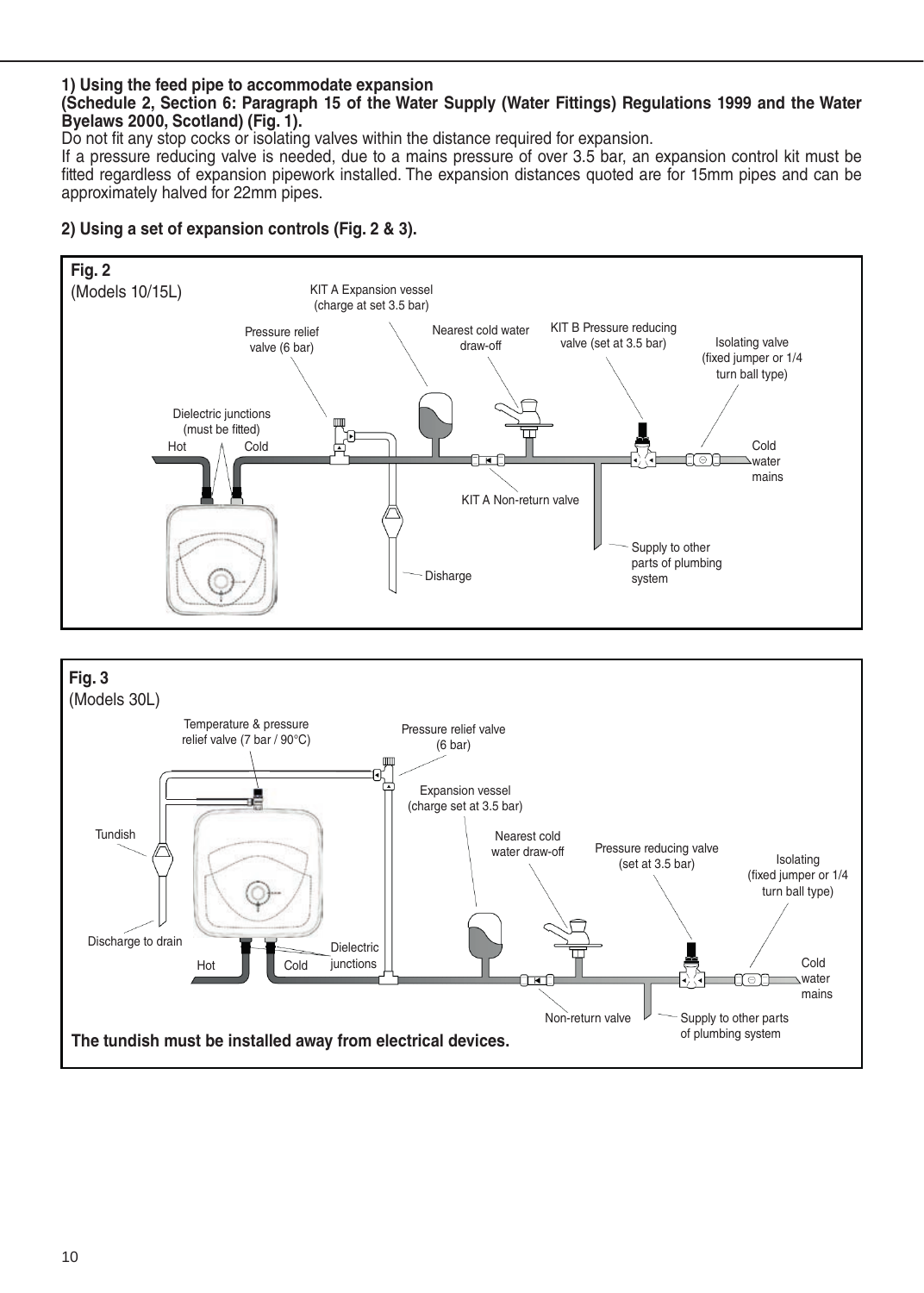The model 30L is covered under the Building Regulations and therefore it is not possible to accommodate the expansion water within the system pipe work and consequently a set of expansion controls must be installed. Note: The discharge from relief valves must be made in a safe and conspicuous manner; therefore a tundish (Kit C) is available for 10 and 15 litre units if required.

**Please note that in all cases the dielectric junctions must be connected to the heater before any other connection is made (these prevent an electrolytic reaction).**

**Only the use of copper pipe is recommended for connection to the heater. If any other material is used it must be able to withstand 90°C at 7 bar pressure for long periods.**

**No valve must be fitted between the expansion/pressure relief valve and the water heater.**

**All other required safety components to install the model 30L are supplied as a kit with the appliance: 15mm pressure reducing valve set at 3.5 bar.**

**Expansion vessel (charge pressure set at 3.5bar).**

#### **c) DISCHARGE PIPE WORK NOTE:**

**The following guidelines refer to Building Regulation G3. It is good practice to follow these guidlines for all relief valve discharge pipe work.**

1) The tundish must be vertical and fitted within 600 mm of the temperature & pressure relief valve and must be located with the cylinder. The tundish must also be in a position visible to the occupants, and positioned away from any electrical devices.

The discharge pipe from the tundish should terminate in a safe place where there is no risk to persons in the vicinity of the discharge and to be of metal.

- 2) Discharge pipes from the temperature & pressure relief and pressure relief valve may be joined together.
- 3) The pipe diameter must be at least one pipe size larger than the nominal outlet size of the safety device unless it's total equivalent hydraulic resistance exceeds that of a straight pipe 9 m long. i.e. Discharge pipes between 9 m and 18 m equivalent resistance length should be at least 2 sizes larger than the nominal outlet size of the safety device. Between 18 m and 27 m at least 3 times larger, and so on. Bends must be taken into account in calculating the flow resistance. See fig. 5 and Table 2.
- 4) The discharge pipe must have a vertical section of pipe at least 300 mm in length, below the tundish before any elbows or bends in the pipe work.
- 5) The discharge pipe must be installed with a continuous fall.
- 6) The discharge must be visible at both the tundish and the final point of discharge, but where this is not possible or practically difficult; there should be clear visibility at one or other of these locations. Examples of acceptance are:
	- i) Ideally below a fixed grating and above the water seal in a trapped gully.
	- ii) Downward discharges at a low level; i.e. up to 100 mm above external surfaces such as car parks, hard standings, grassed areas etc. These are acceptable providing that where children may play or otherwise come into contact with discharges, a wire cage or similar guard is positioned to prevent contact, whilst maintaining visibility.
	- iii) Discharges at high level; i.e. into a metal hopper and metal down pipe with the end of the discharge pipe clearly visible (tundish visible or not).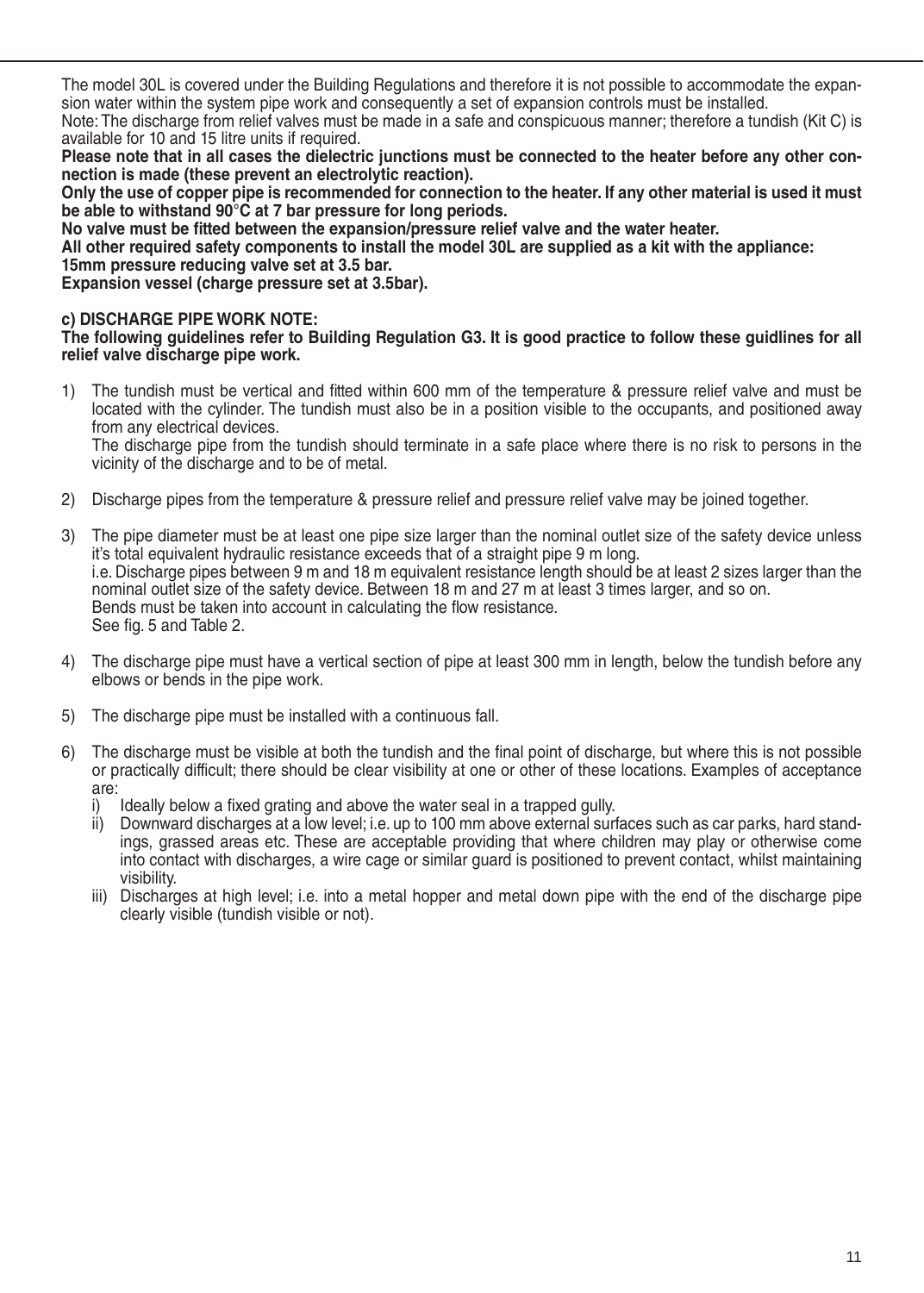

Or onto a roof capable of withstanding high temperature discharges of water 3 m from any plastic guttering systems that would collect such a discharge (tundish visible).

iv) Where a single pipe serves a number of discharges, such as in blocks of flats, the number served should be limited to not more than 6 systems so that any installation can be traced reasonably easily. The single common discharge pipe should be at least one pipe size large than the largest individual discharge pipe to be connected. If unvented hot water storage systems are installed where discharges from safety devices may not be apparent i.e. in dwellings occupied by the blind, infirm or disabled people, consideration should be given to the installation of an electronically operated device to warn when discharge takes place. Note: The discharge will consist of scalding water and steam. Asphalt, roofing felt and non-metallic rainwater goods may be damaged by such discharges.

#### **Table 2**

Sizing of copper discharge pipe "D2" for common temperature valve outlets.

| Valve outlet size | Minimum size of<br>discharge pipe D1* | Minimum size of<br>discharge pipe D2*<br>from tundish | Maximum resistance<br>allowed, expressed as<br>a length of pipe (i.e.<br>no elbow or bends) | <b>Resistance created</b><br>by each elbow or<br>bend |
|-------------------|---------------------------------------|-------------------------------------------------------|---------------------------------------------------------------------------------------------|-------------------------------------------------------|
| G <sub>1/2</sub>  | $15 \text{ mm}$                       | 22 mm                                                 | Up to 9 m                                                                                   | 0.8 <sub>m</sub>                                      |
|                   |                                       | 28 mm                                                 | Up to 18 m                                                                                  | 1.0 <sub>m</sub>                                      |
|                   |                                       | $35 \text{ mm}$                                       | Up to 27 m                                                                                  | 1.4 <sub>m</sub>                                      |
| $G \frac{3}{4}$   | $22 \text{ mm}$                       | 28 mm                                                 | Up to 9 m                                                                                   | 1.0 <sub>m</sub>                                      |
|                   |                                       | $35 \text{ mm}$                                       | Up to 18 m                                                                                  | 1.4 <sub>m</sub>                                      |
|                   |                                       | 42 mm                                                 | Up to 27 m                                                                                  | 1.7 <sub>m</sub>                                      |
| G <sub>1</sub>    | 28 mm                                 | 35 mm                                                 | Up to 9 m                                                                                   | 1.4 <sub>m</sub>                                      |
|                   |                                       | 42 mm                                                 | Up to 18 m                                                                                  | 1.7 <sub>m</sub>                                      |
|                   |                                       | 54 mm                                                 | Up to 27 m                                                                                  | 2.3 <sub>m</sub>                                      |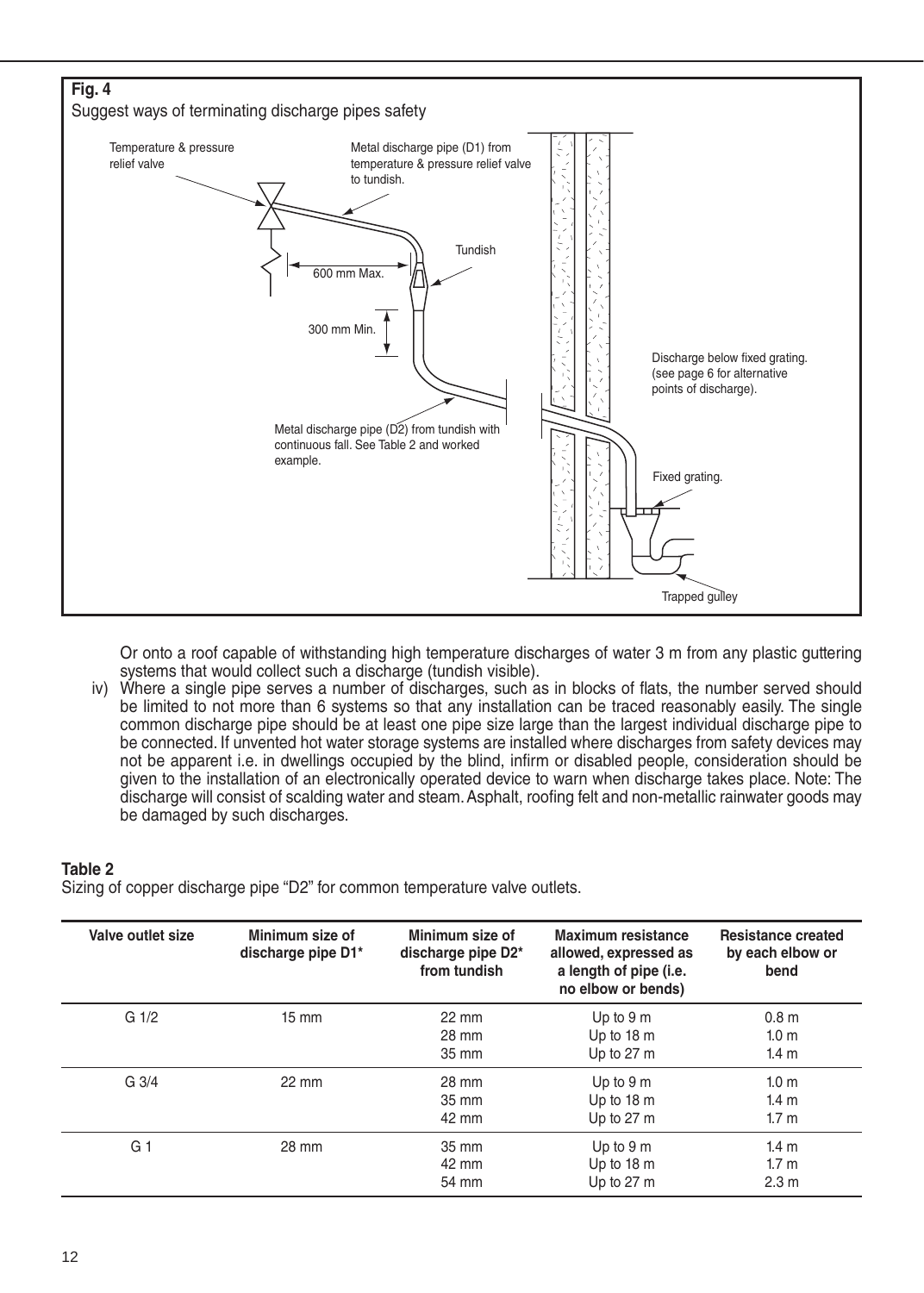#### **Worked example**

The example below is for a G 1/2" temperature & pressure relief valve with a discharge pipe (D2) having 4 no. elbows and length of 7 m from the tundish to the point of discharge.

From Table 2

Maximum resistance allowed for a straight length of 22 mm copper discharge pipe (D2) from G 1/2" T & P valve is 9 m. Subtract the resistance for 4 no. 22 mm elbows at 0.8 m each = 3.2 m.

Therefore the maximum permitted length equates to: 5.8 m.

As 5.8 m is less than the actual length of 7 m therefore calculate the next largest size.

As 5.8 m is iess than the actual length of 7 m therefore calculate the hext largest size.<br>Maximum resistance allowed for a straight length of 28 mm pipe (D2) from G 1/2"T & P valve equates to: 18 m.

Subtract the resistance for 4 no. 28 mm elbow at 1.0 m each = 4 m.

Therefore the maximum permitted length equates to: 14 m

As the actual length is 7 m, a 28 mm (D2) copper pipe will be satisfactory.

#### d) ELECTRICAL WARNING:

#### The appliance must be earthed **and a contact separation with a contact separation of 3 mm minimum on 3 mm minimum o**

The electrical installation must be in line with the current I.E.E. wiring regulations.

A mains supply of 240 VAC 3 kW (13 amps) is required **(Fig. 5)**

Heat resisting cable, round 3 core 1.5 mm (to BS 6141 table 8) should be used to connect to the electrical supply through either: incluyn enner.<br>- a 13 amp socket to BS 1363; or

- a double pole fused isolating switch with a contact separation of 3 mm minimum on each pole.

The cable enters the terminal compartment through a tube embedded in the foam insulation, the entrance to this tube is on the rear right hand side at the bottom.

is on the rear right nand side at the bottom.<br>Flexible cables are colour coded as follows:

| Green and yellow earth |  |
|------------------------|--|



To enter into the terminal compartment unscrew the 2 screws on the cover.<br>To ecoses the serous remove the decerative cape on the frant control ecoses panel).

(To access the screws, remove the decorative caps on the front control access panel). (To access the screws, remove the decorative caps on the front control access panel).

#### **e) COMMISSIONING**

- Check that all the necessary components are supplied and for those not factory fitted, that they are the type recommended by the manufacturer for the particular water heater.
- Check that the water heater/components are undamaged.
- Check that the water heater/components are undamaged.<br>- Check that the discharge pipe is plumbed so that it falls continuously and that no taps, valves or other shut-off devices are installed in the pipe. fit are theorem by the type recommended by that it has commitationsly and that no taps, valves or other share on<br>re-installed in the nine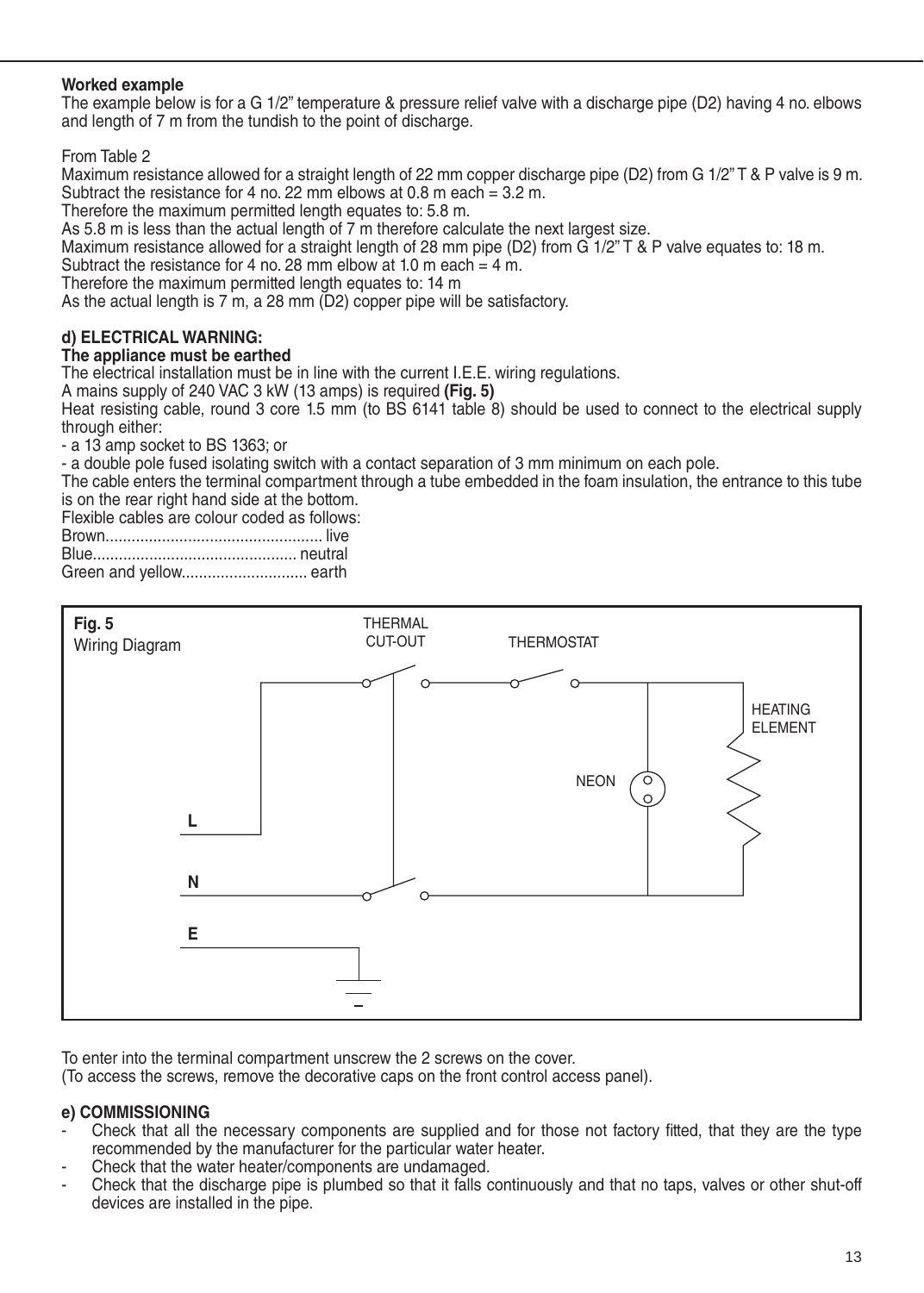- Check that the discharge pipe drains safely to waste and is readily visible.
- Check, in the case where some components are not factory fitted, that they are marked so as to refer to the warning label on the water heater.
- Open all outlet taps.
- Turn on the mains water supply.
- Close taps in turn as water flow stabilises with no air bubbles.
- Check for leaks.
- Check that no water is passing through the safety valve(s).
- Test the operation of the safety valve(s) by lifting/turning the lever/knob, and observing that water flows through and safely to waste.
- Switch on electricity and set thermostat to at 60°C to reduce the build up of scale in hard water areas.
- Check the water heats up.
- Check that <<warning to user label>> is secure and visible on the heater and related warning labels are fitted to the controls.
- Demonstrate operation to user, including operation of safety valve(s) and what to do if it/they operate(s).
- Give this handbook to the user and discuss future maintenance.
- Drain and refill the entire system ensuring it is flushed in accordance with BS6700.

### **MAINTENANCE**

#### **a) For the user**

In order to obtain the best performance from the heater, the sacrificial anode must be checked every year and **replaced as necessary**. If the heating element is heavily coated with scale we recommend descaling and removing any lime deposit from the heater at the time of this inspection. Where the additional cold water controls are fitted, the expansion vessel will need to be recharged by the installer.

#### **Important note: The heater must be serviced annually. Failure to service which includes inspection and replacement of the sacrificial anode will invalidate warranty.**

#### **b) For the installer**

#### **WARNING: Switch off the power first.**

Access to the electrical components, the magnesium anode and water container is gained by unscrewing the 2 screws on the front cover.

If the thermal cut-out has operated the cause must be found before resetting.

- To drain the heater close the service valve and:
- for under-sink models disconnect pipes and removed the heater from the wall.
- ii) for over-sink models undo the cold water supply pipe and open a hot water tap.

The heating element may be removed (after taking out the thermostat phials on model 30 L) by undoing the M6 nut. The assembly should then be turned through 90° anti-clockwise to ease removal from the water container.

Once the element is free from the water container the anode may then be inspected and removed if necessary.

When reassembling the cover make sure that the regulation knob is coupled with the thermostat. Check controls (where fitted) as per the following:

- Line strainer with the water supply turned off remove screen from strainer and clean of any detritus;
- Expansion vessel with the water supply turned off and taps open, check expansion vessel pressure and top up as necessary;
- Temperature & pressure relief valve with the water supply turned on, check manually by lifting the test lever/ turning the test knob (ensure valve closes after testing);
- Expansion relief valve check manually by turning the test knob (ensure valve closes after testing);
- Discharge pipes (D1) from both temperature & pressure relief and expansion relief valve for obstructions;
- Tundish & discharge pipe (D2)- open either valve gradually to produce a full bore discharge into tundish and D2 without any back pressure;
- Pressure reducing valve check that the correct outlet pressure is being maintained by recording the pressure at an in-line terminal fitting i.e. tap.

### **FAULT FINDING**

1) Pressure and temperature valve dripping/running all the time.

**Cause**: Thermal cut-out and thermostat have failed (this is only the case if the water being discharged is near to boiling).

Mains pressure is too high. A pressure reducing valve must be fitted (see fig. 3).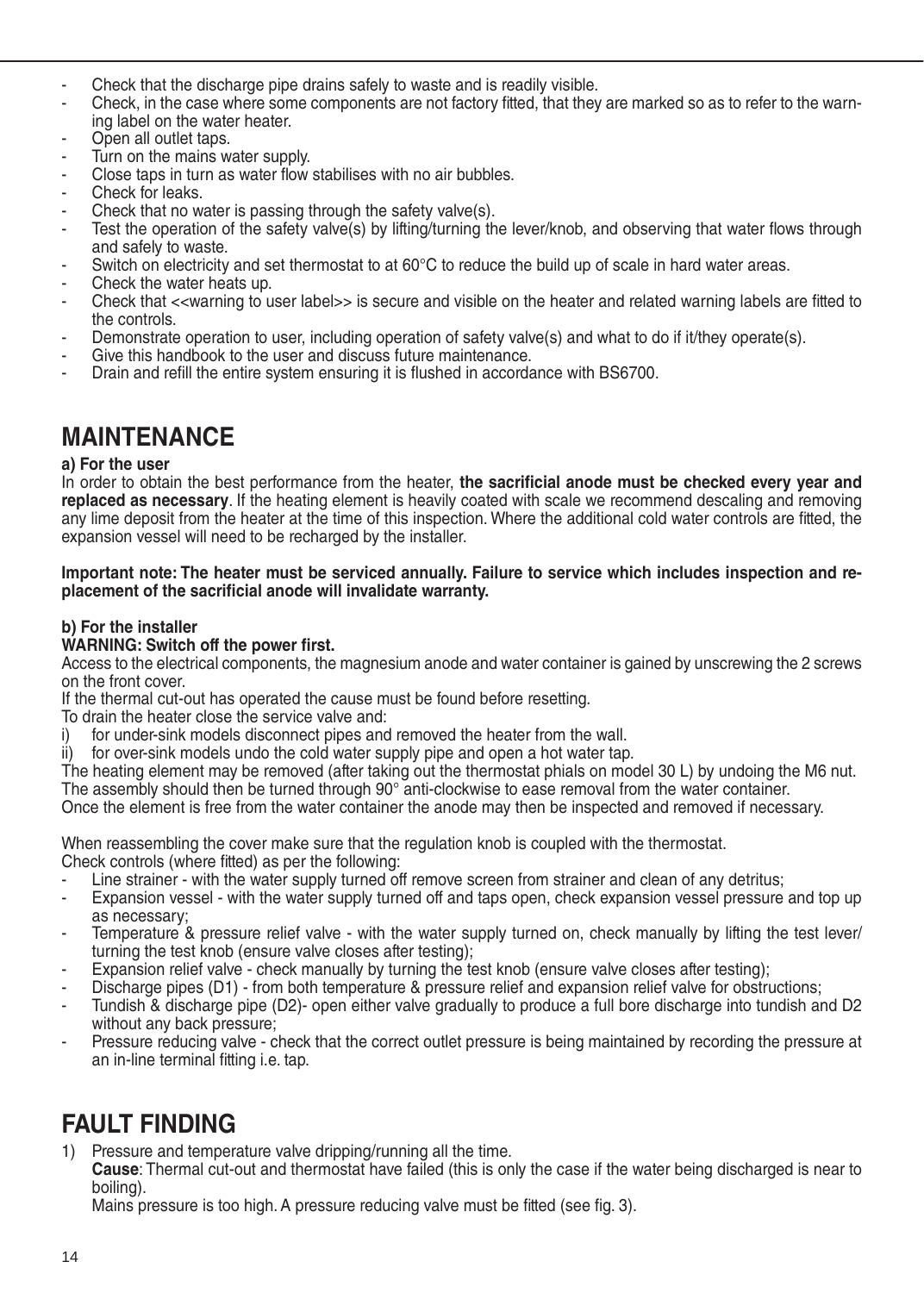- 2) Pressure relief valve dripping/running all the time. **Cause**: Mains pressure is above 3.5 bar. A pressure reducing valve must be fitted (see fig. 2).
- 3) Dripping while unit heating. **Cause**: Not enough pipe work for expansion; or stop-cock, non-return valve or pressure reducing valve has been fitted on the cold mains supply (see fig. 2). If an expansion vessel has been fitted, the charge may have failed.
- 4) No hot water. **Cause**: Thermal cut-out has operated. The heating element has burnt-out. The thermostat is faulty.
- 5) Milky water. Cause: This is a result of heavily limed and oxygenated water being heated. This is harmless and the cause is the water or a loose jumper washer in the outlet tap and not the heater itself.
- 6) No water at all. **Cause**: Valve incorrectly fitted. **Debris in the mains.**<br>Debris in the mains. Mains water supply turned off. **(Note: Corrosion of the sacrificial anode is normal operation of the unit)**
- 7) Grey metallic deposit in the water **Cause**: Corrosion of the sacrificial anode.<br>**Cause**: Corrosion of the sacrificial anode. **(Note: Corrosion of the sacrificial anode is normal operation of the unit)**
- 8) Rapid depletion of the sacrifical anode (see 7) **Cause**: Di-electric junctions not fitted **Cause**: Di-electric junctions not nited<br>Water softener fitted on incoming supply to water heater **exact softened will cause the anode to deplete more rapidly than hard water) occur as a result of the softened water which can result in metallic grey deposit**

**Note Whilst Ariston do not advise against the use of water softener devices, the end user must be advised in the water. that rapid depletion of the sacrificial anode may occur as a result of the softened water which can result in metallic grey deposit in the water.**